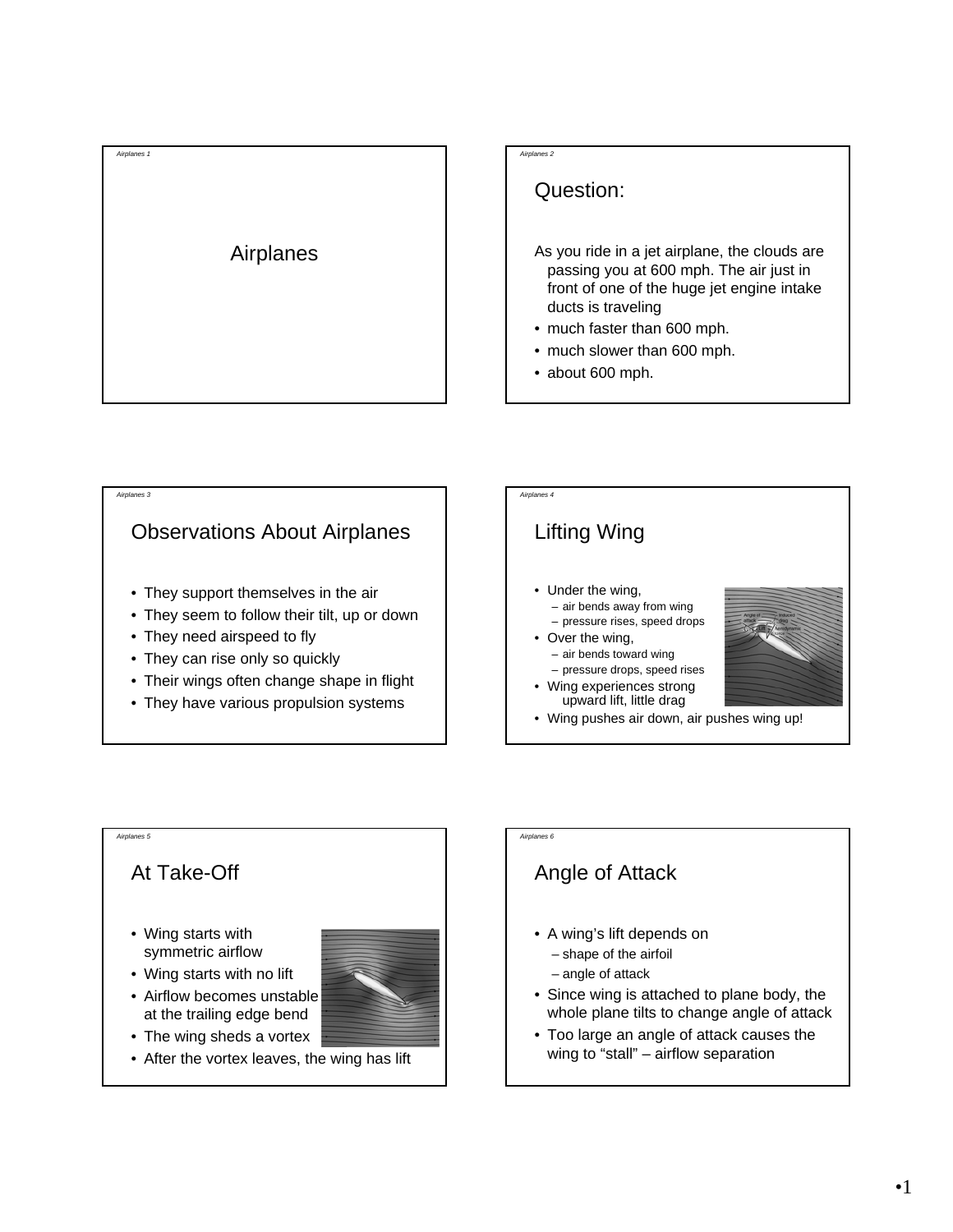#### *Airplanes 7*

## Stalled Wing

- Upper boundary layer stops heading forward
- Upper airstream detaches from wing's top surface
- Lift is reduced
- Pressure drag appears
- Wing can't support plane

# Wing Shape

*Airplanes 8*

- Asymmetric airfoils produce large lifts – well suited to low-speed flight
- Symmetric airfoils produce small lifts – well suited to high-speed flight " – can fly inverted easily
- High-speed planes often change wing shape in flight







# *Airplanes 12* Jet Engines, Part 2 • Air entering diffuser slows and pressure rises • Compressor does work on air • Fuel is added to air and that mixture is burned • Expanding exhaust gas does work on turbine • As exhaust leaves nozzle it speeds up  $\mathbb{R}^d$ and pressure drops